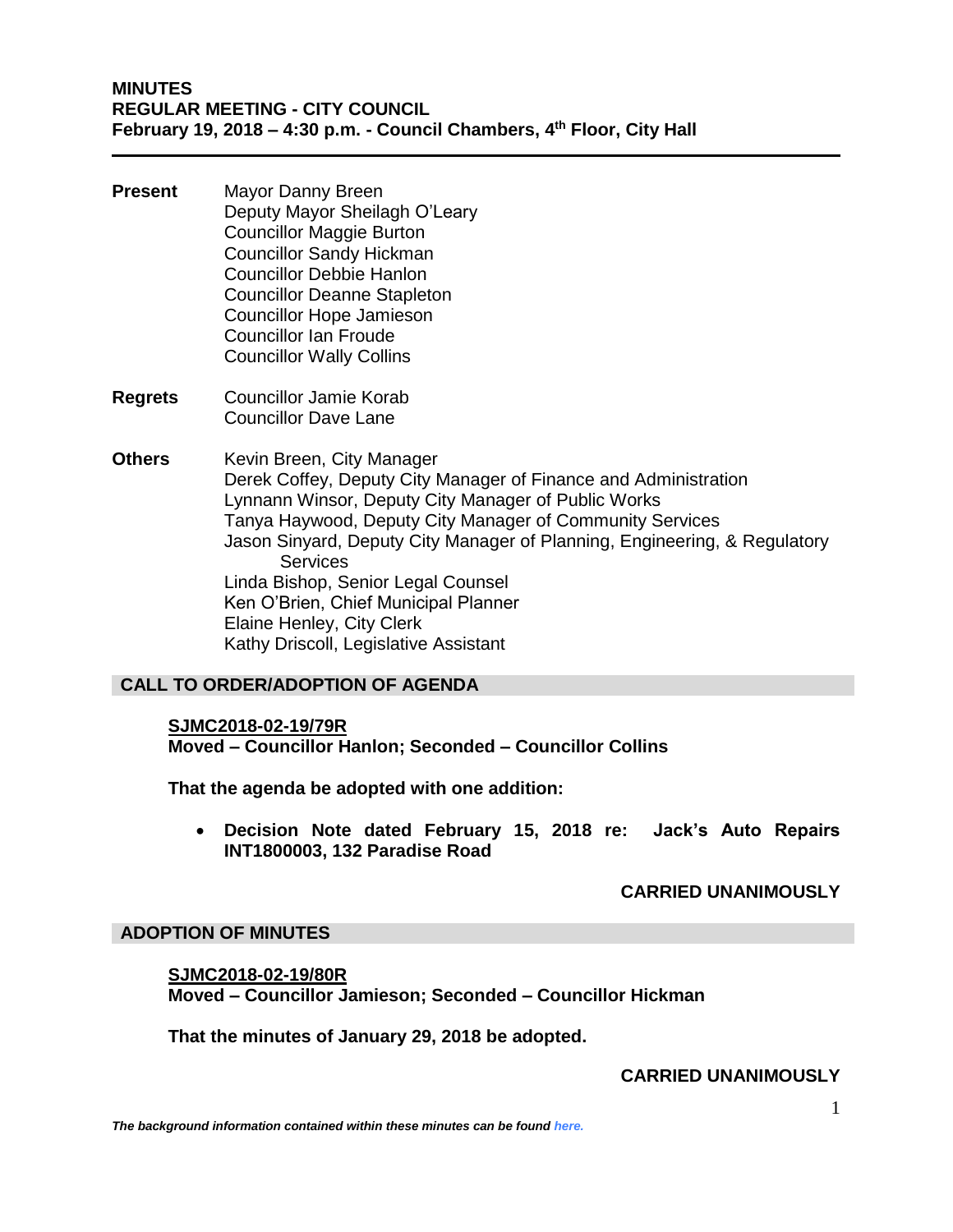## **NOTICES PUBLISHED**

 A Discretionary Use application has been submitted requesting permission to occupy the ground floor of **85 Military Road**, which is a designated Heritage Use Building, as a café.

The business will offer a take-out service that offers gelato, coffee, iced beverages, and baked goods. The floor area will be approximately 80m<sup>2</sup>. It will operate with summer hours of Monday-Friday 8 a.m.-9 p.m., Saturday-Sunday 10 a.m.-10 p.m. and winter hours of Tuesday-Friday 8 a.m.-9 p.m., Saturday-Sunday 10 a.m.-9 p.m. The business will employee 5 individuals, including applicant.

### **SJMC2018-02-19/81R Moved – Councillor Burton; Seconded – Deputy Mayor O'Leary**

**That Council approve the application subject to all applicable City requirements.**

# **CARRIED UNANIMOUSLY**

### **COMMITTEE REPORTS**

## **Development Committee Report – February 13, 2018**

Council considered the above noted report and the recommendations therein.

**1. Crown Land License for Laydown Area – CRW1800003 – 2680Trans Canada Highway – Newcrete Investments Limited Partnership**

**SJMC2018-02-19/82R Moved – Councillor Burton; Seconded – Councillor Collins**

**That Council approve the Crown Land Grant License, with the following conditions:**

- **a Submission of a development application & plans for the site prior to final development.**
- **b. The proposed storage yard must not reach within 15 metres of the high water mark of Torbayman's Pond.**

## **CARRIED UNANIMOUSLY**

**2. Crown Lane Lease for agriculture use- CRW1800006-132A Old Bay Bulls Road – Lesbrook Farms & Lester's Farm Market Inc.**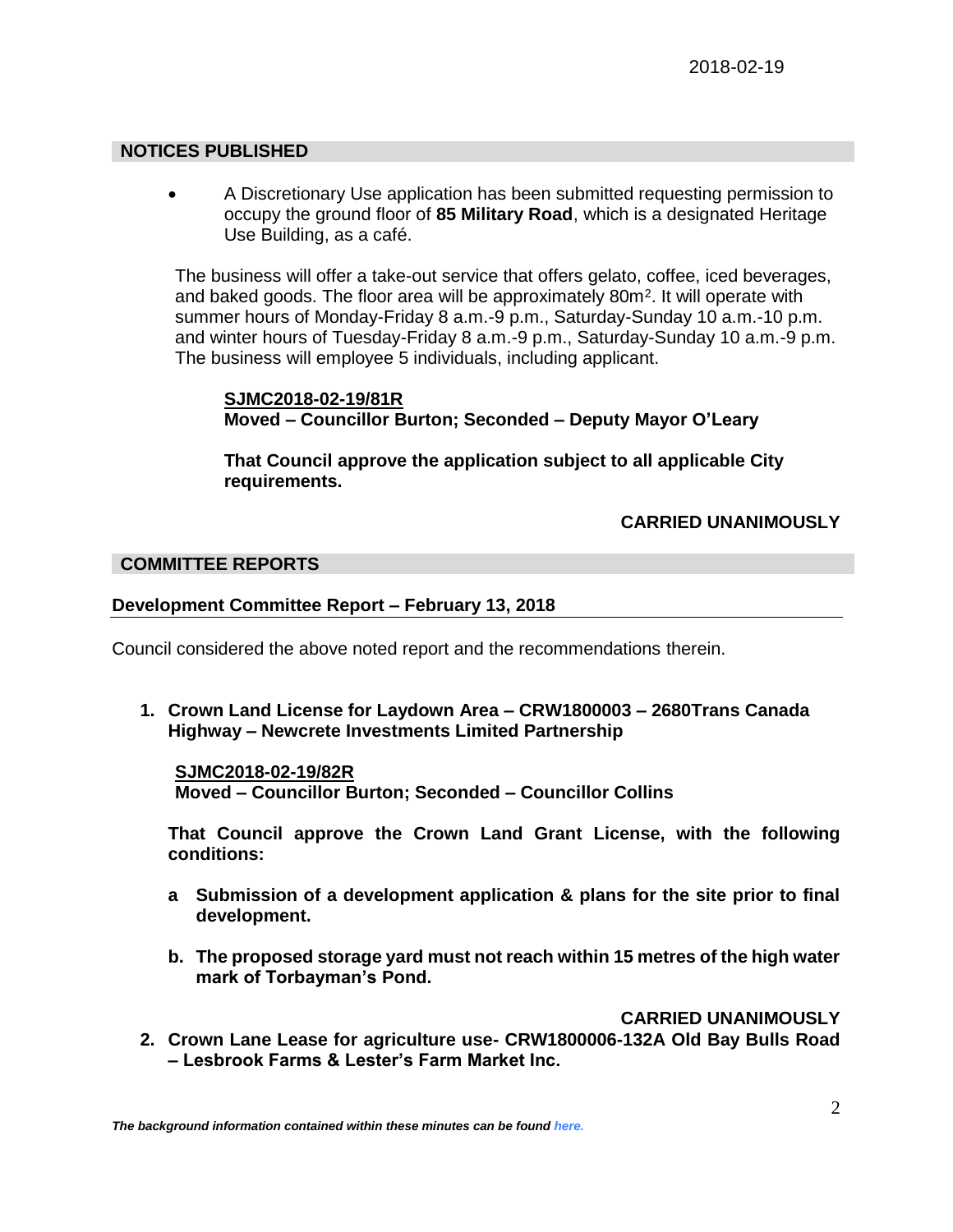## **SJMC2018-02-19/83R Moved – Councillor Burton; Seconded – Councillor Collins**

**That the Crown Lane Lease be approved, with the condition that final approval is subject to the submission of a development application and subject to all Planning, Engineering & Regulatory Services requirements.**

## **CARRIED UNANIMOUSLY**

## **Committee of the Whole Report – February 14, 2018**

Council considered the above noted report and the recommendations therein.

**SJMC2018-02-19/84R Moved – Councillor Froude; Seconded – Councillor Burton**

> **That Council approve the following recommendation in relation to Item #1: Decision Note dated February 7, 2018 re: Expansion of Interim Cover System – Robin Hood Bay Waste Management Facility**

- **1. Recommendation: That Council accept the following recommendations:**
	- **a. Council approve proceeding with the next phase of the landfill gas collection system expansion that was initiated in 2017.**
	- **b. Council approve Staff pursuing potential funding sources to offset the capital costs of these works.**
	- **c. Council approve accessing the Robin Hood Bay Operational Reserve to fund these capital works.**

## **CARRIED UNANIMOUSLY**

The Deputy Mayor advised she has received repeated emails from a local tourism operator regarding Robin Hood Bay using an incinerator. The Deputy City Manager of Public Works advised using an incinerator was costly and produced emissions. She noted she will bring forward a memo that had previously gone to Council on the same.

### **SJMC2018-02-19/85R Moved – Deputy Mayor O'Leary; Seconded – Councillor Jamieson**

**That Council approve the following recommendation in relation to Item # 2: Downtown Advisory Committee Report – January 18, 2018**

**2. Recommendation: That Council accept the recommendations in the attached report:**

**That Council adopt the goal around downtown St. John's as a tourism destination and consider the potential activities referenced in the North East**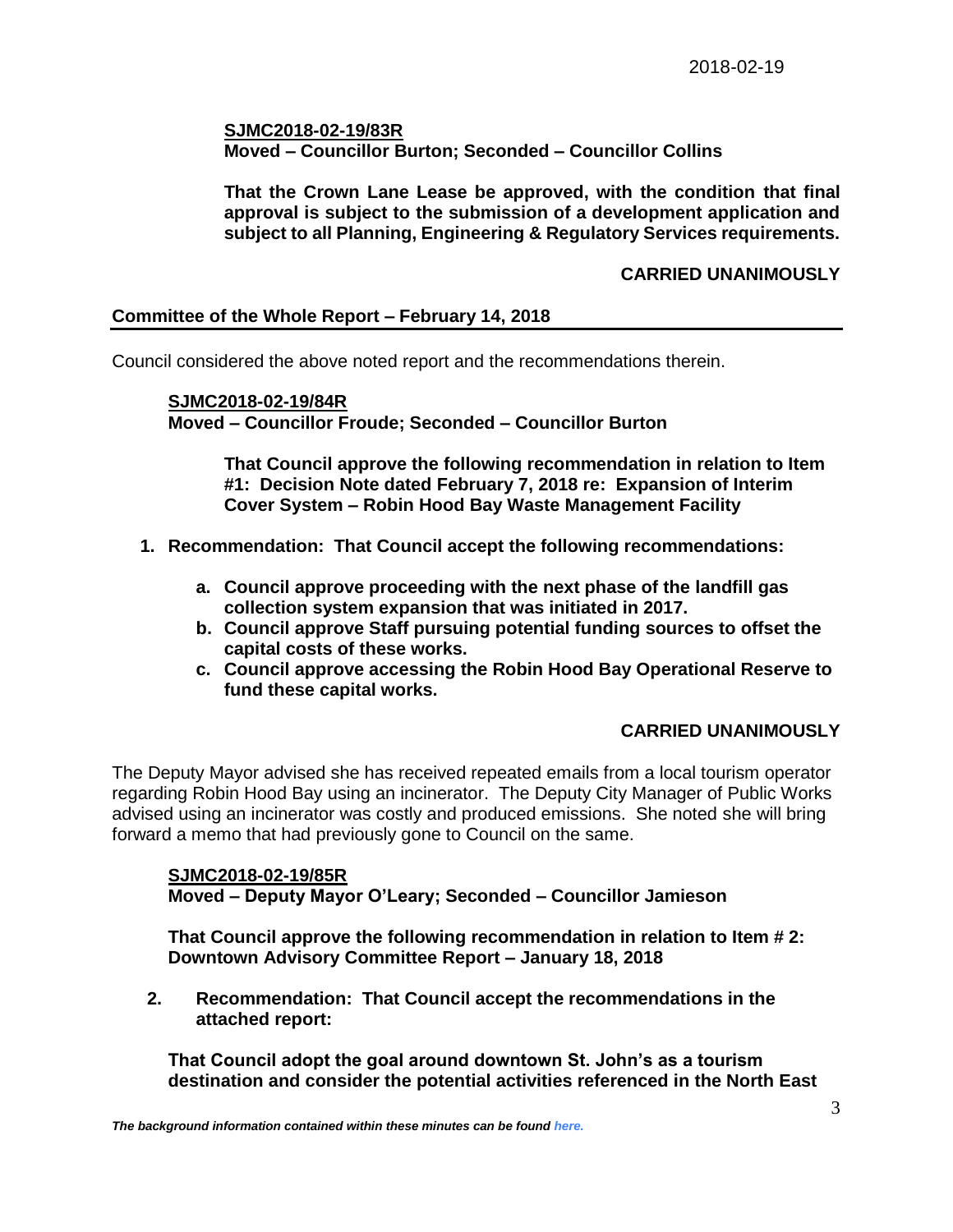**Avalon Destination Development Plan (NEADDP) Initiative Charter # 5 - Priority: 2016 1209**

# **CARRIED UNANIMOUSLY**

**SJMC2018-02-19/86R**

**Moved – Councillor Hanlon; Seconded – Deputy Mayor O'Leary**

**That Council approve the following recommendation in relation to Item # 3: Decision Note date February 6, 2018 re: 2018 Cruise Industry Support**

- **3. Recommendation: Council accepted the recommendations in the attached report.**
	- **1. Continue membership in Cruise Association of NL This association provides for overall marketing of the cruise industry, connection through board representation on trends, issues etc. Annual cost \$5,500.**
	- **2. St. John's Cruise Committee will be reframed and will meet likely twice a year (before and following the season) to review the cruise season activity and discuss any operational and logistical matters that partners need to consider in servicing the cruise ships.**
	- **3. City of St. John's continue to partner with the St. John's Port Authority with respect to advertising, familiarization tour program, and dockside welcome programs. Re-evaluate the need for the separate cruise St John's marketing initiative and website.**
	- **4. Although market intelligence will be garnered from the Cruise Association of NL and as appropriate, through meetings with cruise captains and their teams respecting St. John's port/destination, a City representative attend Sea Trade Conference and Trade Show specifically to market St. John's metro area.**
	- **5. Discontinue the special programming, i.e., Freedom of Seaport ceremony for inaugural visits. However, continue with the delegation to greet the captain and plaque exchange.**
	- **6. Continue with visitor and welcome services to the level delivered in 2017, i.e., Ambassador volunteer program at dockside and visitors services delivered from the Information Centre at 348 Water Street.**
	- **7. With the introduction of enhanced security measures on dockside post 9-11, a need was identified for a tour operator and taxi lay-by on Harbour Drive adjacent to docking cruise ships.**
	- **8. Staff review removing bagged meters and keeping traffic moving, recognizing that the downtown businesses not be disadvantaged by parking issues and traffic stoppages.**

**It is recommended that current service levels for traffic and parking services be maintained.**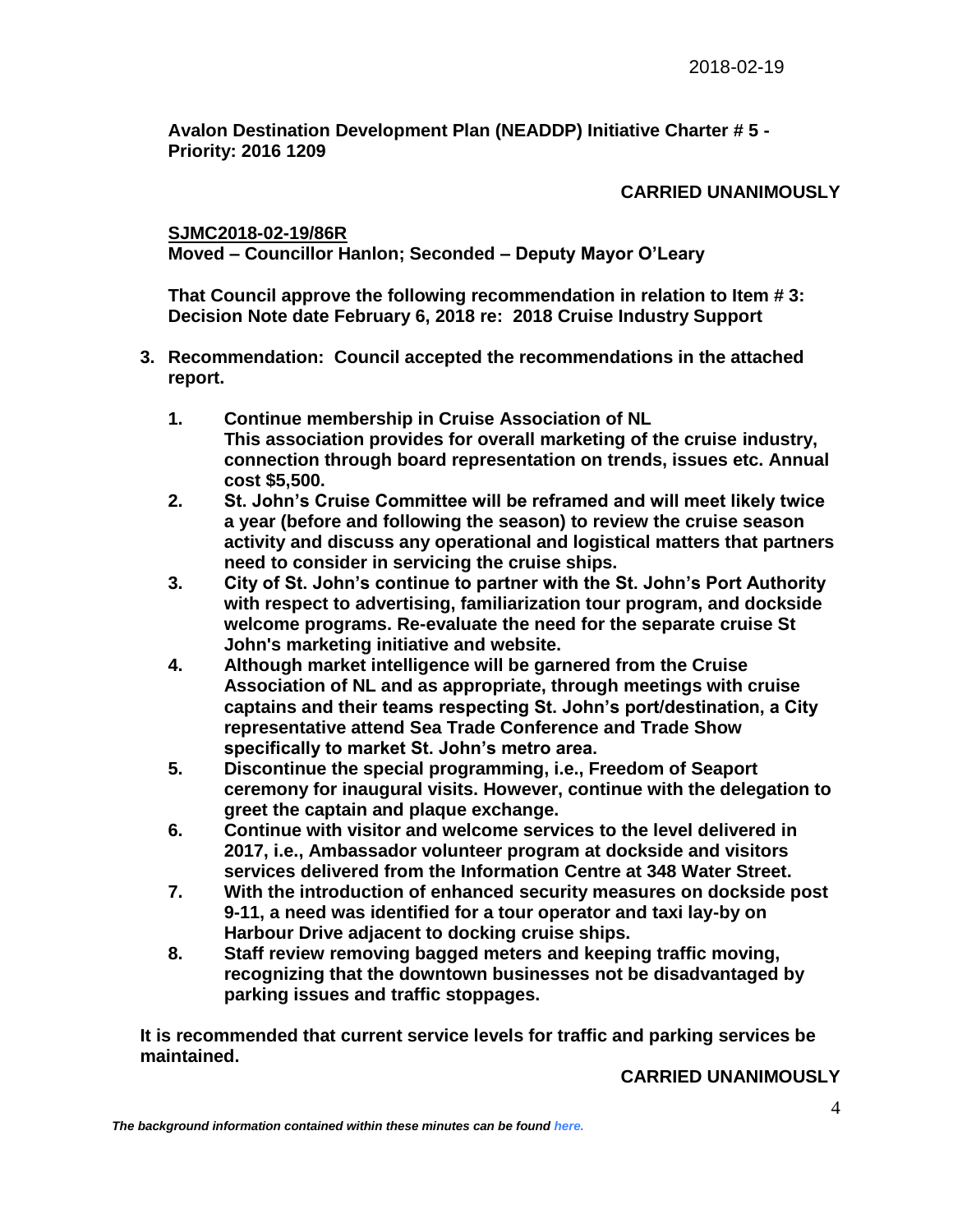The Mayor noted there is a lot of misinformation about City money spent on the cruise industry. He advised approximately \$71,000 is spent on the industry with a \$1.5 million return investment.

> **SJMC2018-02-19/87R Moved – Deputy Mayor O'Leary; Seconded – Councillor Jamieson**

**That Council approve the following recommendation in relation to Item #4: Land Acknowledgement Statement**

**4. Recommendation: That Council accept the recommendations in the attached statement:**

> **Council approved the statement below as presented to be read prior to the weekly meeting of Council:**

> **"We respectfully acknowledge the lands on which the City of St. John's is situated as the ancestral homelands of the Beothuk. Today, these lands are home to a diverse population of Indigenous and other peoples. We would also like to acknowledge with respect the diverse histories and cultures of the Mi'kmaq, Innu, Inuit, and South Inuit of this province."**

# **CARRIED UNANIMOUSLY**

**SJMC2018-02-19/88R Moved – Councillor Burton; Seconded – Councillor Hickman**

**That Council approve the following recommendation in relation to item # 5: Quidi Vidi Village Design Guidelines**

**5. Recommendation: That Council have Planning staff develop a draft master plan for the south side of the harbour between the Flakehouse and the Brewery.**

## **CARRIED UNANIMOUSLY**

Discussion ensued in relation to parking concerns in the area and Councillor Hanlon noted that Quidi Vidi is high priority for a traffic study.

#### **SJMC2018-02-19/89R**

**Moved – Councillor Burton; Seconded – Councillor Hanlon**

**That Council approve the following recommendation in relation to item # 6: Decision Note dated February 7, 2018 re: Kenmount Concept Plan for Lands above 190 Metres**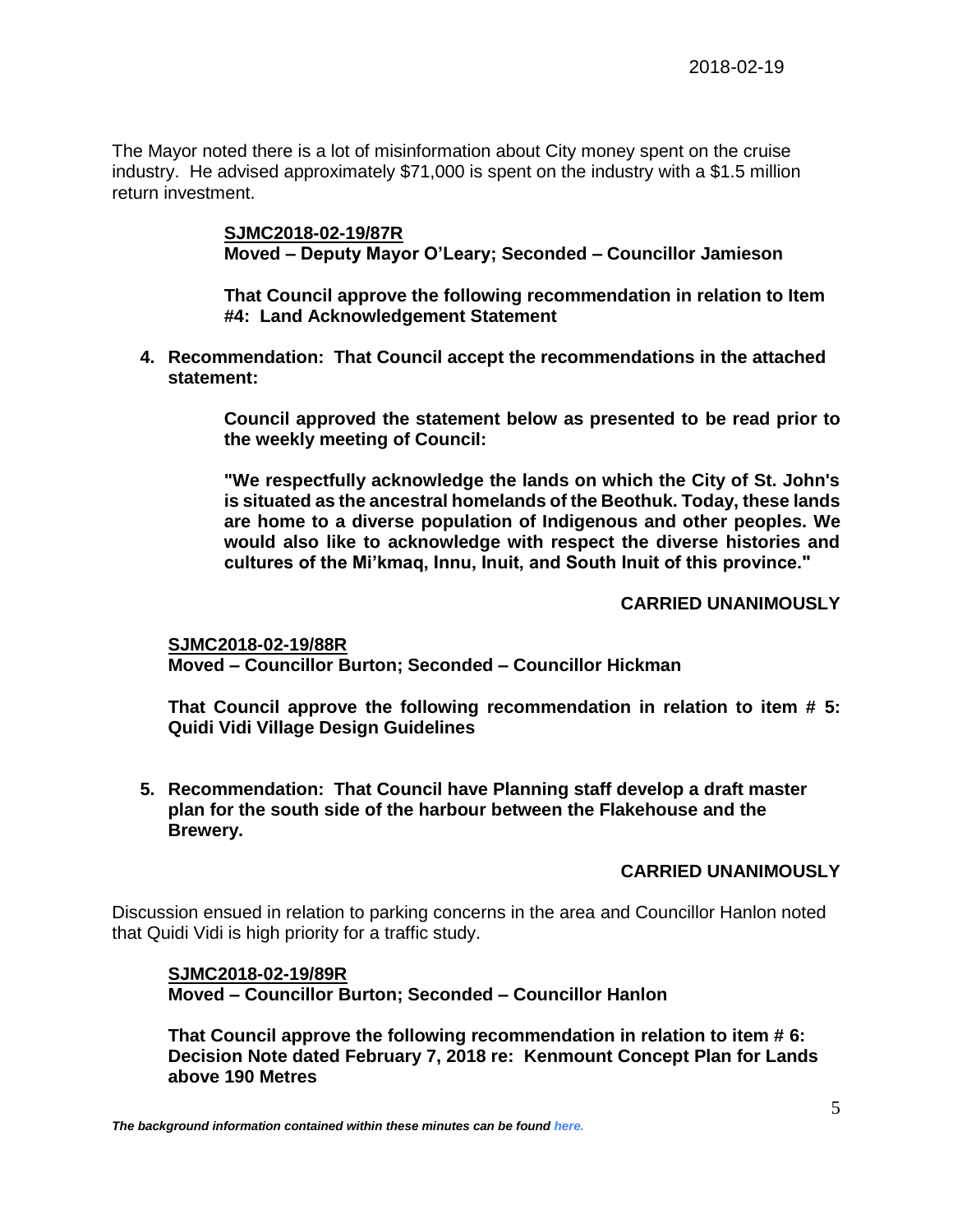- **6. Recommendation: That Council approve the following recommendations:** 
	- **1. Undertake public engagement and specifically landowner engagement to present the draft plan and solicit feedback on it. Use this feedback to consider modifications to the plan prior to adoption.**
	- **2. Do not adopt this draft plan until such time as:**
		- **a. Public feedback is received and considered.**
		- **b. The water supply analysis determines in more detail the limit of development in the region based on the current supply.**
		- **c. The new development regulations and wetland study are complete to ensure that this plan aligns with those overarching documents.**
		- **d. The road connections can be further investigated, in particular the connection to the Southside of Kenmount Road through an existing commercial property.**
	- **3. Proceed with a more detailed assessment of the suggested key road network improvements based on the calibrated traffic model.**
	- **4. Advance a plan for the identification and future construction of an additional water supply for the region.**

# **CARRIED UNANIMOUSLY**

**SJMC2018-02-19/90R**

-

**Moved – Councillor Hanlon; Seconded – Councillor Jamieson**

**That Council approve the following recommendation in relation to item # 7a: Decision Note dated February 14, 2018 re: 2018 Traffic Pilot Projects**

**7a. Recommendation: That Council approve the following recommendations: That Council refer the pilot project #1 Rawlins Cross - Rawlins Cross – Unsignalized Traffic Circulation, back to the Committee of the Whole, on February 28, 2018, and have the Manager of Transportation Engineering speak to it.**

## **CARRIED UNANIMOUSLY**

**SJMC2018-02-19/91R Moved – Councillor Hanlon; Seconded – Councillor Hickman**

**That Council approve the following recommendation in relation to item # 7b: Decision Note dated February 14, 2018 re: 2018 Traffic Pilot Projects**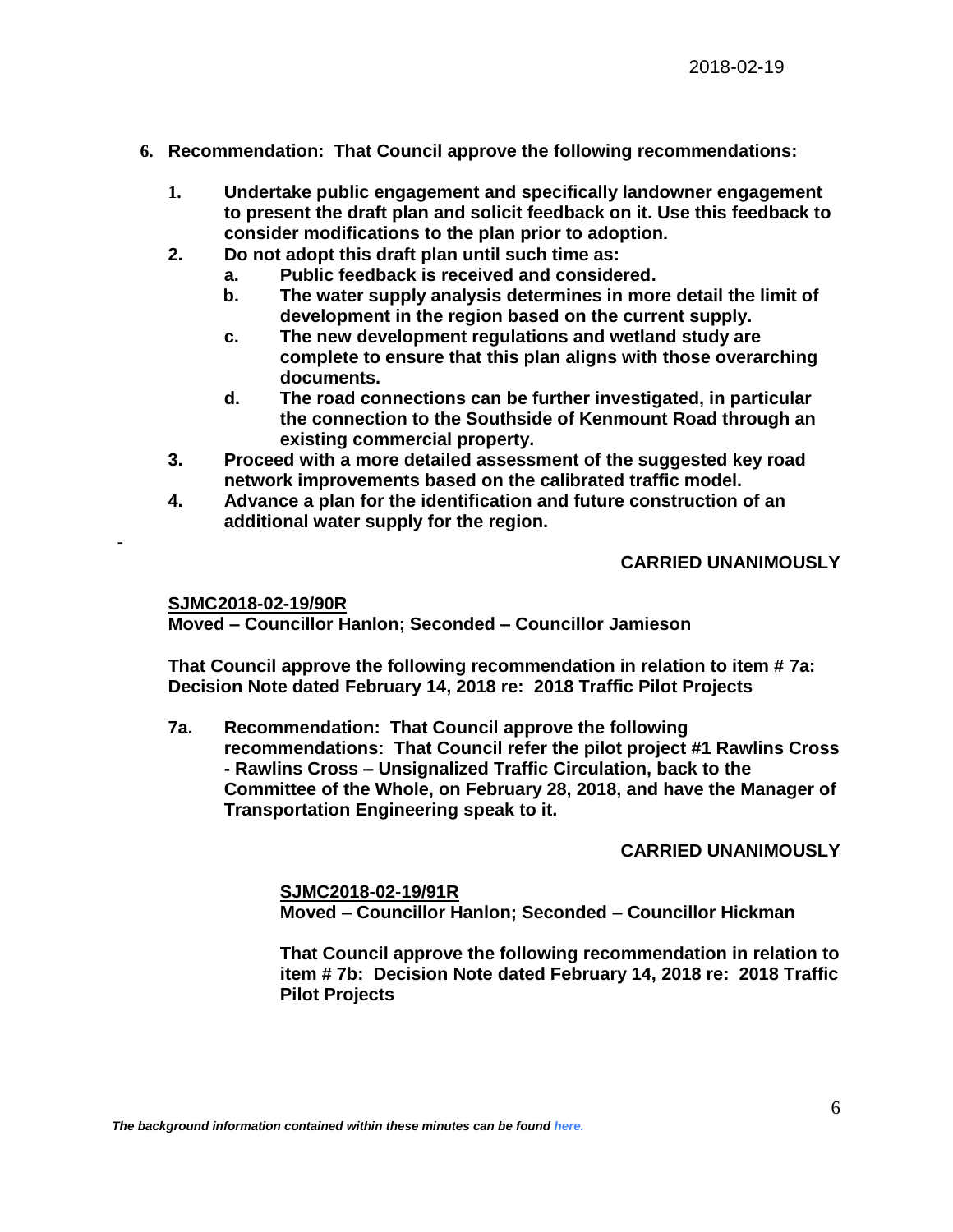**7b. Recommendation: That Council approve the pilot project #2 Freshwater Road at Pennywell Road, Cookstown Road, and Field Street – Guide Islands, and that it be kept in place during the evaluation period.** 

### **CARRIED UNANIMOUSLY**

**SJMC2018-02-19/92R Moved – Councillor Hanlon; Seconded – Deputy Mayor O'Leary**

**That Council approve the following recommendation in relation to item # 7c: Decision Note dated February 14, 2018 re: 2018 Traffic Pilot Projects**

**7c. Recommendation: That Council approve the pilot project #3 Military Road at Bannerman Park – Curb Extension at existing Crosswalk, and that it be kept in place during the evaluation period.**

## **CARRIED UNANIMOUSLY**

**SJMC2018-02-19/93R Moved – Councillor Hanlon; Seconded – Deputy Mayor O'Leary**

**That Council approve the following recommendation in relation to item # 7d: Decision Note dated February 14, 2018 re: 2018 Traffic Pilot Projects**

**7d. Recommendation: That Council approve the pilot project #4 Ladysmith Drive and Kiwanis Street – Curb Extension and new Crosswalk, and that it be kept in place during the evaluation period and further that work proceed in 2018.**

#### **CARRIED UNANIMOUSLY**

**SJMC2018-02-19/94R Moved – Councillor Hanlon; Seconded – Councillor Hickman**

**That Council approve the following recommendation in relation to item # 7e: Decision Note dated February 14, 2018 re: 2018 Traffic Pilot Projects**

**7e. Recommendation: That Council approve the pilot project #5 Terra Nova Road and Wishingwell Road – Curb Extensions, and that it be kept in place during the evaluation period.**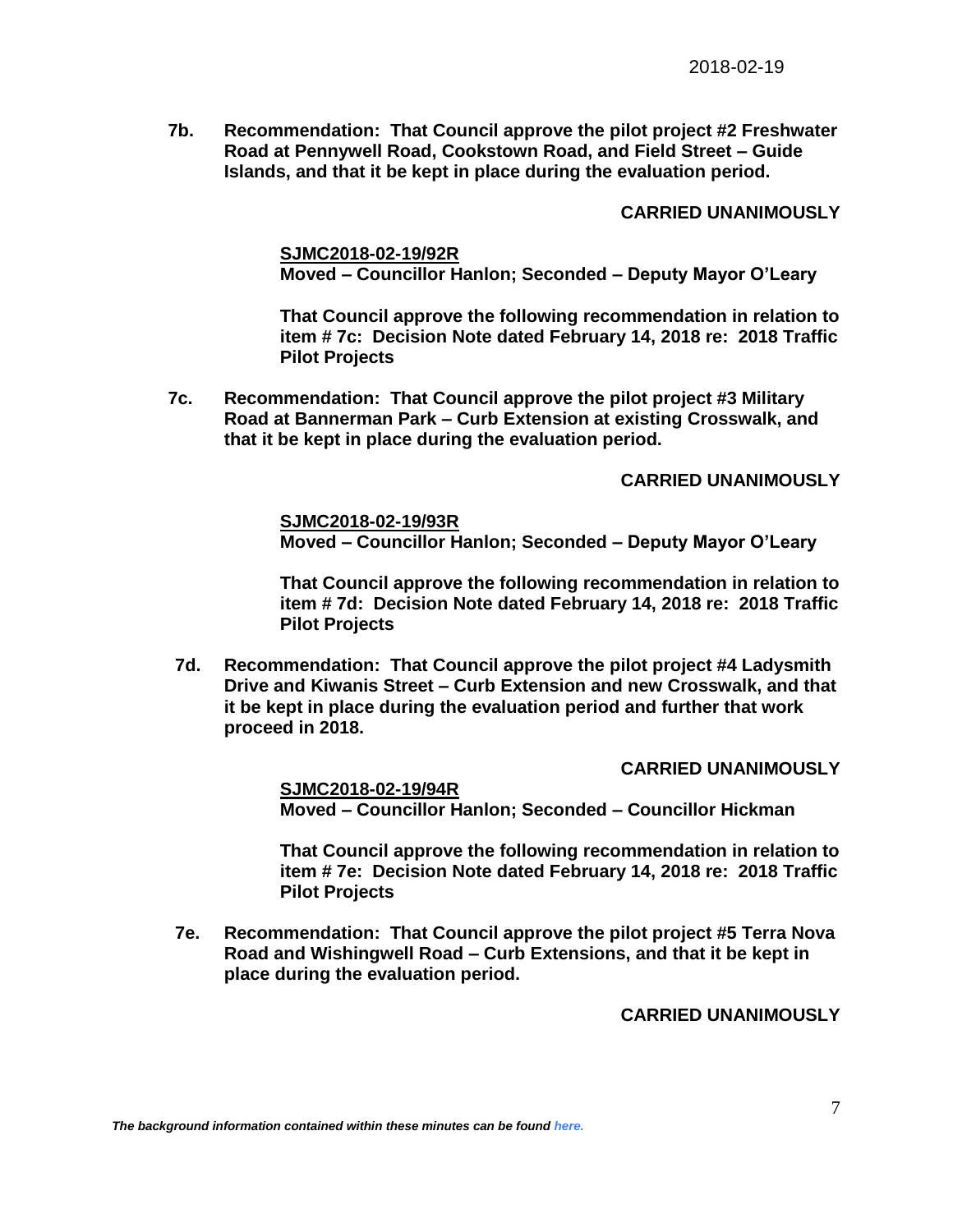**SJMC2018-02-19/95R Moved – Councillor Hanlon; Seconded – Councillor Hickman**

**That Council approve the following recommendation in relation to item # 7f: Decision Note dated February 14, 2018 re: 2018 Traffic Pilot Projects**

**7f. Recommendation: That Council approve the pilot project #6 Tree Top Drive – Neighbourhood Street Art Painting, and that it be kept in place during the evaluation period.**

# **CARRIED UNANIMOUSLY**

#### **DEVELOPMENT PERMITS LIST**

Council considered as information, the above noted for the period of February 8, 2018 to February 14, 2018.

#### **BUILDING PERMITS LIST**

Council considered, for approval, the above noted for the period of February 8, 2018 to February 14, 2018.

#### **SJMC2018-02-19/96R**

**Moved – Councillor Hanlon; Seconded – Deputy Mayor O'Leary**

**That the building permits list dated February 8, 2018 to February 14, 2018 be adopted as presented.**

#### **CARRIED UNANIMOUSLY**

#### **REQUISITIONS, PAYROLLS AND ACCOUNTS**

Council considered the requisitions, payrolls and accounts for the week ending January 31,

2018.

**SJMC2018-02-19/97R Moved – Councillor Hanlon; Seconded – Deputy Mayor O'Leary**

**That the requisitions, payrolls and accounts for the week ending February 14, 2018 in the amount of \$2,053,597.41 be approved as presented.**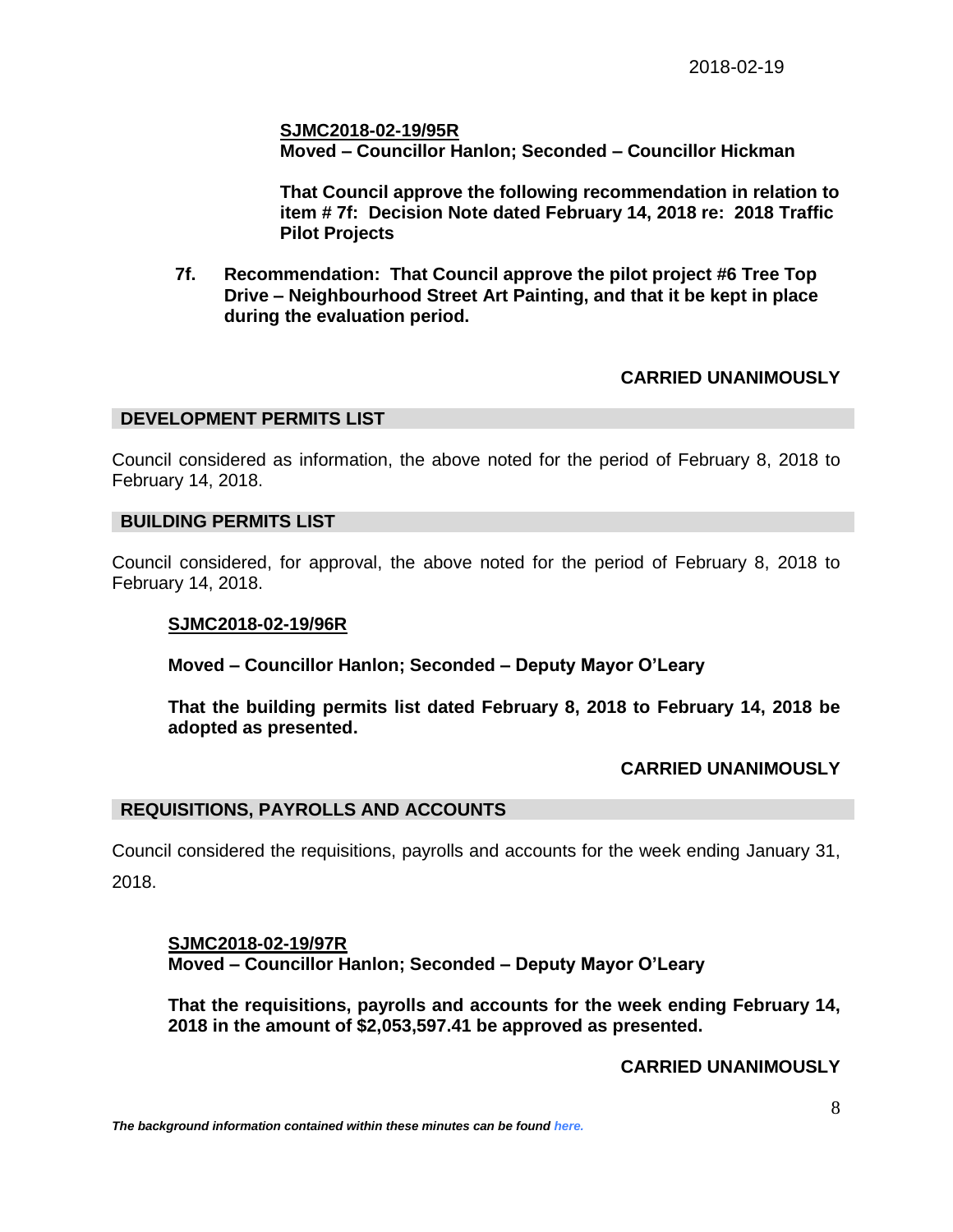### **TENDERS/RFPS**

### **Council Approval for Tender 2018027 Supply & Delivery of Two Self-Contained Snowblower Attachments**

Council considered the above noted.

#### **SJMC2018-02-19/98R**

**Moved – Councillor Froude; Seconded – Councillor Hanlon**

**That Council award this tender to the lowest bidder meeting the specifications for the Supply & Delivery of Two Self-Contained Snowblower Attachments, Vohl Inc., in the amount of \$316,710.00 as per the Public Tendering Act. Taxes included.**

#### **CARRIED UNANIMOUSLY**

#### **PETITION**

Councillor Froude tabled a petition the prayer of which reads as follows and was referred to staff for response.

"We, the residents of Cedar Bae Crescent, hereby formally demand that the City of St. John's do something about our Crescent. We are living on this Crescent that was developed in the early 1970's, and the original pavement remains untouched. There are no sidewalks, there is no fire hydrant, and there is no water or sewer. We demand to know when we may expect these basic services."

#### **SJMC2018-02-19/99R Moved – Councillor Froude; Seconded – Councillor Burton**

**That Staff follow up on a response to the petition for the residents of Cedar Brae Crescent.**

#### **CARRIED UNANIMOUSLY**

#### **OTHER BUSINESS**

### **Decision Note dated February 15, 2018 re: Jack's Auto Repairs, INT1800003, 132 Paradise Road**

Council considered the above noted.

### **SJMC2018-02-19/100R**

**Moved – Councillor Burton; Seconded – Councillor Hanlon**